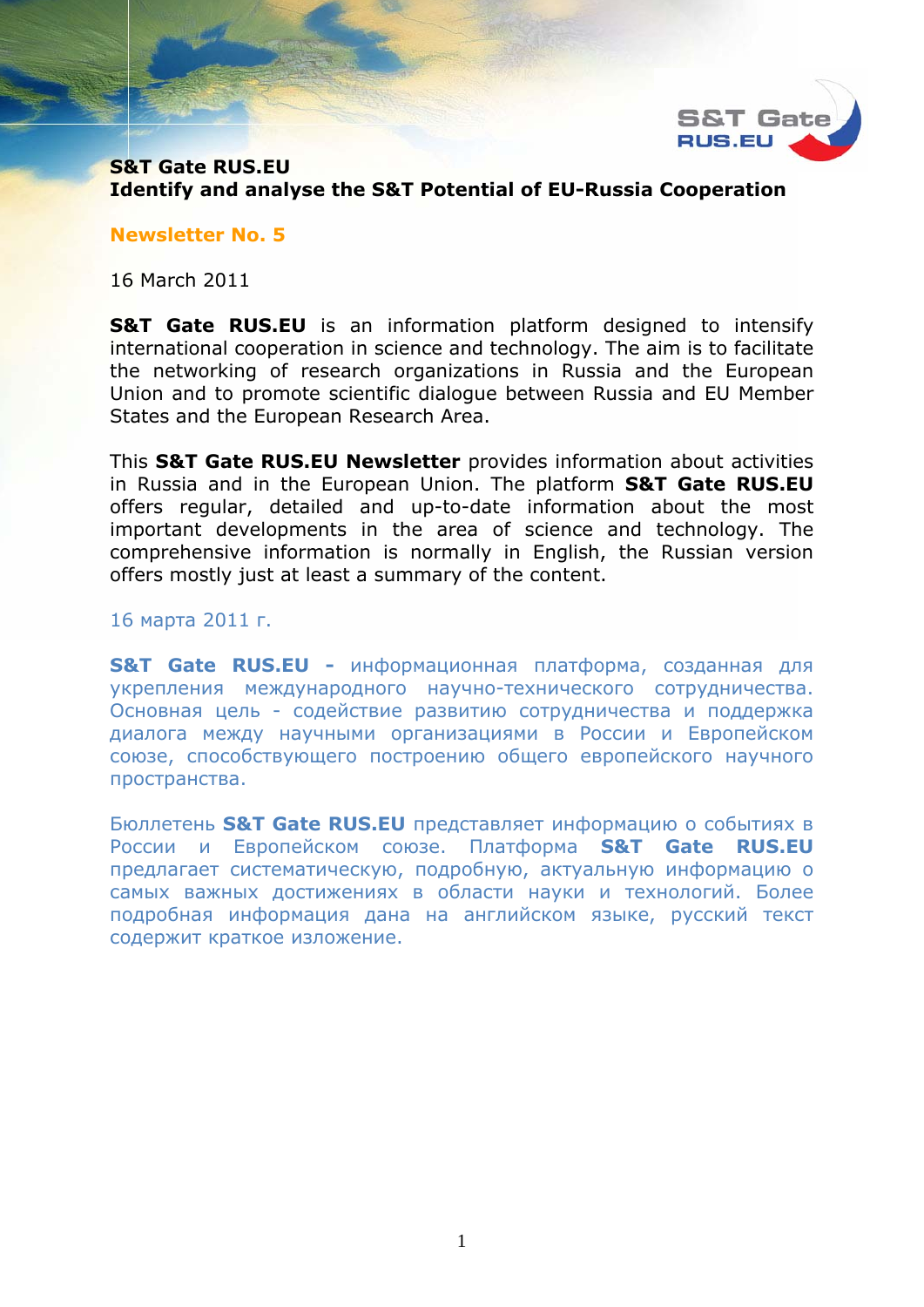# **Table of Contents**

**Содержание**

### **News Новости**

### **Science, Technology and Innovation Policy**

| Научно-техническая и инновационная политика                                  |  |
|------------------------------------------------------------------------------|--|
| $\Box$ The first phase of works on shaping the Technology Platforms (TPs) in |  |
|                                                                              |  |
| Завершен первый этап формирования технологических платформ в                 |  |
|                                                                              |  |

### **International S&T activities (visits, meetings, dialogues, press releases, agreements, awards, etc.)**

**Текущая международная деятельность (визиты, встречи, пресс релизы, соглашения, награды, и т.д.)**  Russian Prime-Minister Vladimir Putin paid a 2-day working visit to Brussels ......................................................................................... 5 Премьер-министр РФ Владимир Путин совершил двухдневный рабочий визит в Брюссель ........................................................................... 5

# **Programmes, projects, initiatives**

**Программы, проекты, инициативы**

| $\Box$ New call aimed at Russian scientists living and working abroad was |  |
|---------------------------------------------------------------------------|--|
| opened by the Russian Ministry for Education and Science  6               |  |
| П ФЦП «Научные и научно-педагогические кадры инновационной России»        |  |
| объявлен новый открытый конкурс, направленный на взаимодействия с         |  |
|                                                                           |  |

# **Events**

**Мероприятия**

# **Forthcoming events**

### **Предстоящие мероприятия**

| □ The Third International Conference on Bioinformatics,<br>Miocomputational Systems and Biotechnologies "BIOTECHNO 2011" 6                                                                                                           |  |
|--------------------------------------------------------------------------------------------------------------------------------------------------------------------------------------------------------------------------------------|--|
| П Третья международная конференция по Биоинформатике,<br>биокомпьютерным системам и биотехнологиям «Биотехно 2011»  7                                                                                                                |  |
| □ SPECIAL SESSIONS / JOINT CONFERENCE Viennano '11 - 4th June<br>• Отдельные секции / объединенная конференция «Виеннано '11»  7                                                                                                     |  |
| □ NanoMaterials 2011 (June 7-9, 2011 in London) 8                                                                                                                                                                                    |  |
| $\blacksquare$ . The state is the state of the state of the state of the state of the state of the state of the state of the state of the state of the state of the state of the state of the state of the state of the state of the |  |

 International conference "Environmental Geosciences and Engineering Survey for Territory Protection and Population Safety" EngeoPro-2011.... 8

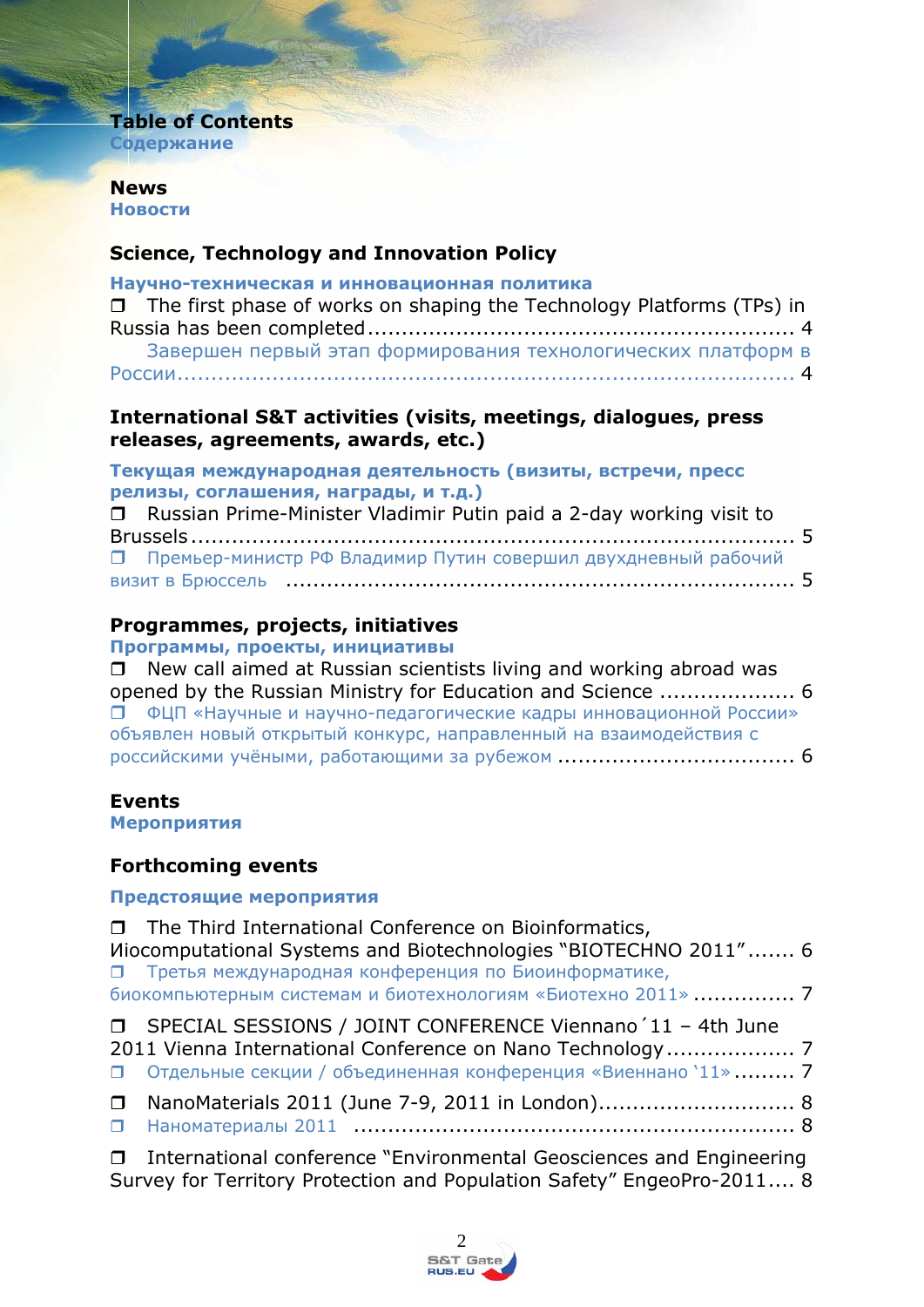Международная конференция «Инженерная защита территорий и безопасность населения: роль и задачи геоэкологии, инженерной геологии и изысканий» EngeoPro-20111 ............................................................. 9

# **Calls**

**Конкурсы**

| □ Second EU-Russia Coordinated Call in Nanotechnologies to be     |  |
|-------------------------------------------------------------------|--|
|                                                                   |  |
| • Совместная Россия-ЕС рабочая группа по нанотехнологиям достигла |  |
| соглашения о проведении второго скоординированного конкурса10     |  |

# **Other information**

**Разное**

| Skolkovo Foundation and Russian Academy of Sciences: for close and  |  |
|---------------------------------------------------------------------|--|
|                                                                     |  |
| $\Box$ Фонд «Сколково» – РАН: за тесное и открытое сотрудничество10 |  |

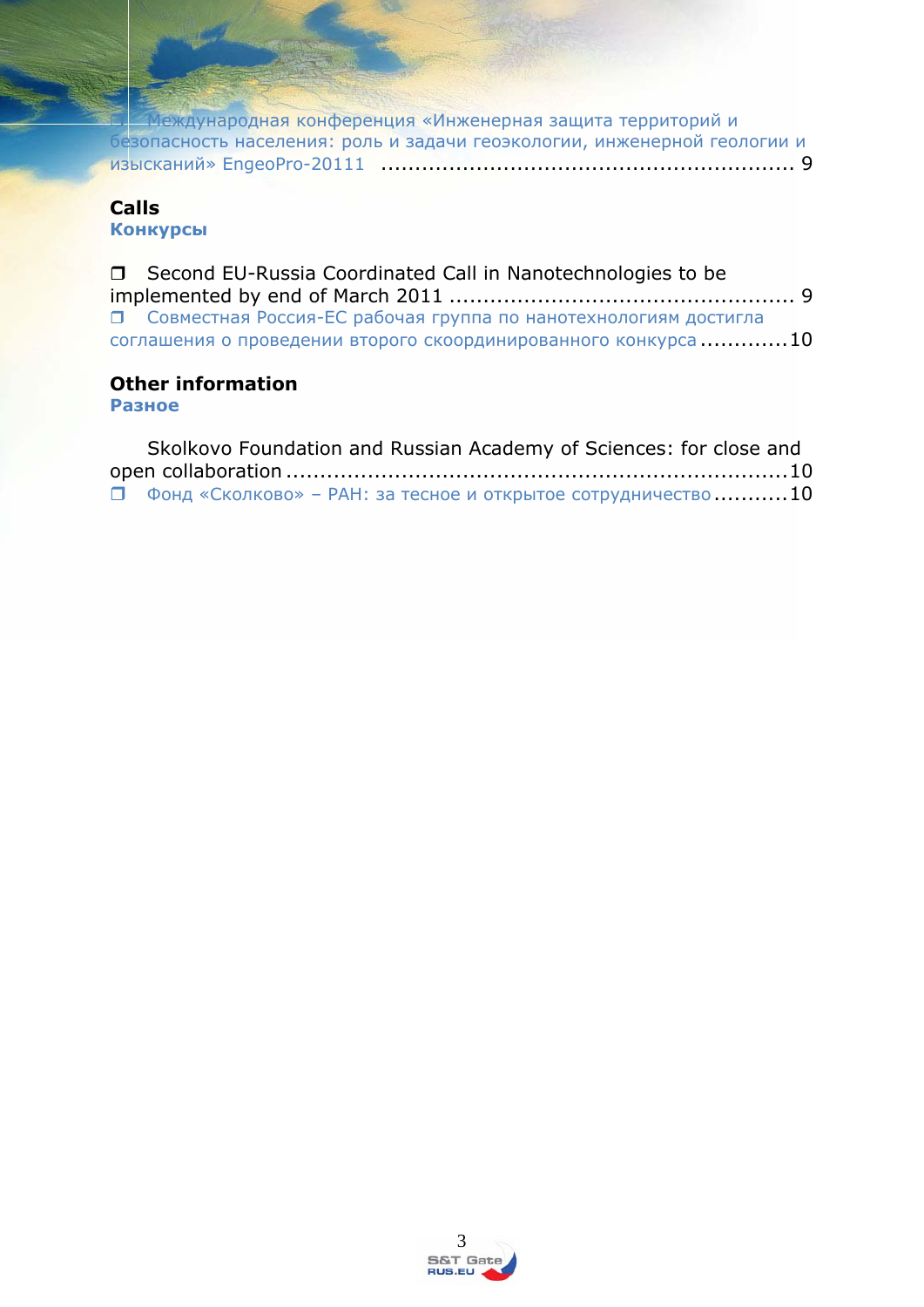#### **Новости**

**News** 

#### **Science, Technology and Innovation Policy Научно-техническая и инновационная политика**

### **The first phase of works on shaping the Technology Platforms (TPs) in Russia has been completed**

The first phase of works on shaping the Technology Platforms (TPs) in Russia has been completed. The Russian TPs were, to a great deal, modeled from the European Technology Platforms (ETPs) and were created to facilitate interaction of science, business, education and the state. The creation of TPs is supervised by the Ministry for Economic Development of Russia on the request of the Governmental commission on high technologies and innovations in August 2010.

In the list, recommended to the Governmental Commission by the Ministry for approval, there are 22 TPs, including biotechnologies, software, medical technologies, etc. Another 7 platforms are listed as "due for consideration after additional revision and mergers".

The 22 TPs, approved for government funding, out of the pool of applications, were initiated by Moscow State University, federal enterprise for mechanic engineering, State Corporation for nuclear energy "Rosatom", etc.

Source: Ministry for Economic Development of Russia http://www.economy.gov.ru/minec/activity/sections/innovations/formatio n/doc20110204\_015

#### **Завершен первый этап формирования технологических платформ в России**

Завершен первый этап формирования технологических платформ в России. Министерство экономического развития России рекомендовало Правительственной комиссии по высоким технологиям и инновациям утвердить список из 22 платформ. Еще 7 проектов технологических платформ будут готовы к рассмотрению после доработки и завершения объединительных процедур.

Источник: Министерство экономического развития России http://www.economy.gov.ru/minec/activity/sections/innovations/formation/doc2 0110204\_015

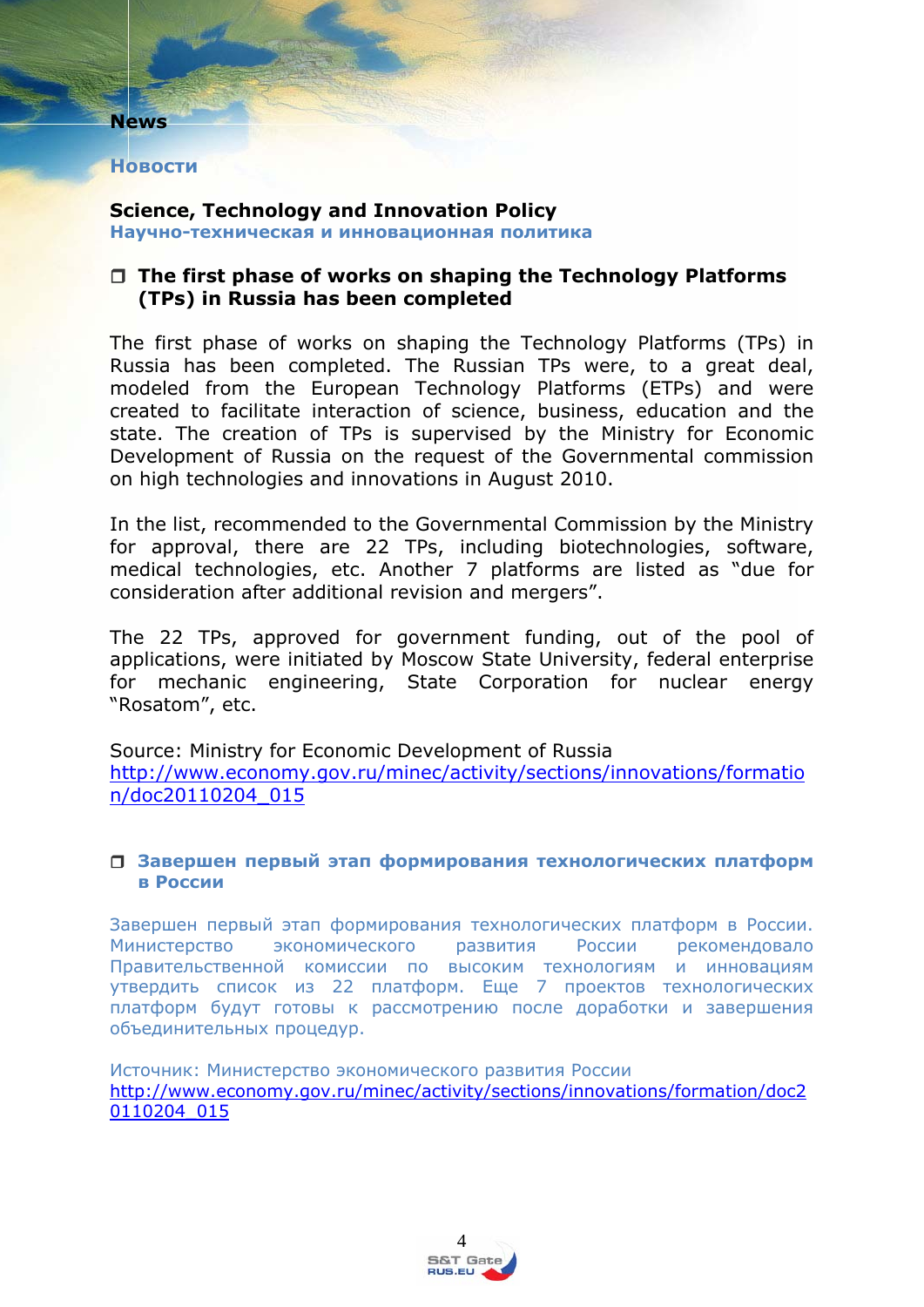### **International S&T activities (visits, meetings, dialogues, press releases, agreements, awards, etc.)**

**Текущая международная деятельность (визиты, встречи, пресс релизы, соглашения, награды, и т.д.)** 

### **Russian Prime-Minister Vladimir Putin paid a 2-day working visit to Brussels**



23 February 2011 Russian Prime-Minister Vladimir Putin paid a 2-day working visit to Brussels to take part in a regular meeting between the Russian Government and the European Commission. The meeting has once again shown how important common interests are, Barroso said, adding: "*The EU is the biggest market and investor in Russia - 80% of FDI in Russia comes from EU* 

*companies. Russian energy is key to keeping Europe going. Our industries, our households are very much linked to Russia energy."* Priority in the negotiations was given to the new Partnership and Cooperation Agreement (PCA), Russia's accession to WTO, cooperation in the sphere of energy, including the "Third Energy Package" and implementation of the joint initiative "Partnership for Modernization", as well as industrial policy matters.

The meeting was not intended to result in signing of any agreements.

Source: Interfax news agency. 23 February 2011, 23:52 http://interfax.ru/news.asp?id=178733

ENPI, 24-02-2011 http://www.enpiinfo.eu/maineast.php?id\_type=1&id=24268&lang\_id=450

#### **Премьер-министр РФ Владимир Путин совершил двухдневный рабочий визит в Брюссель**

23 февраля Премьер-министр РФ Владимир Путин совершил двухдневный рабочий визит в Брюссель, где принял участие в очередной встрече в формате правительство РФ – Европейская комиссия. Одним из важнейших вопросов повестки дня стало новое базовое соглашения Россия – ЕС.

Источник: Интерфакс http://interfax.ru/news.asp?id=178733 ENPI, 24-02-2011 http://www.enpiinfo.eu/maineast.php?id\_type=1&id=24268&lang\_id=450

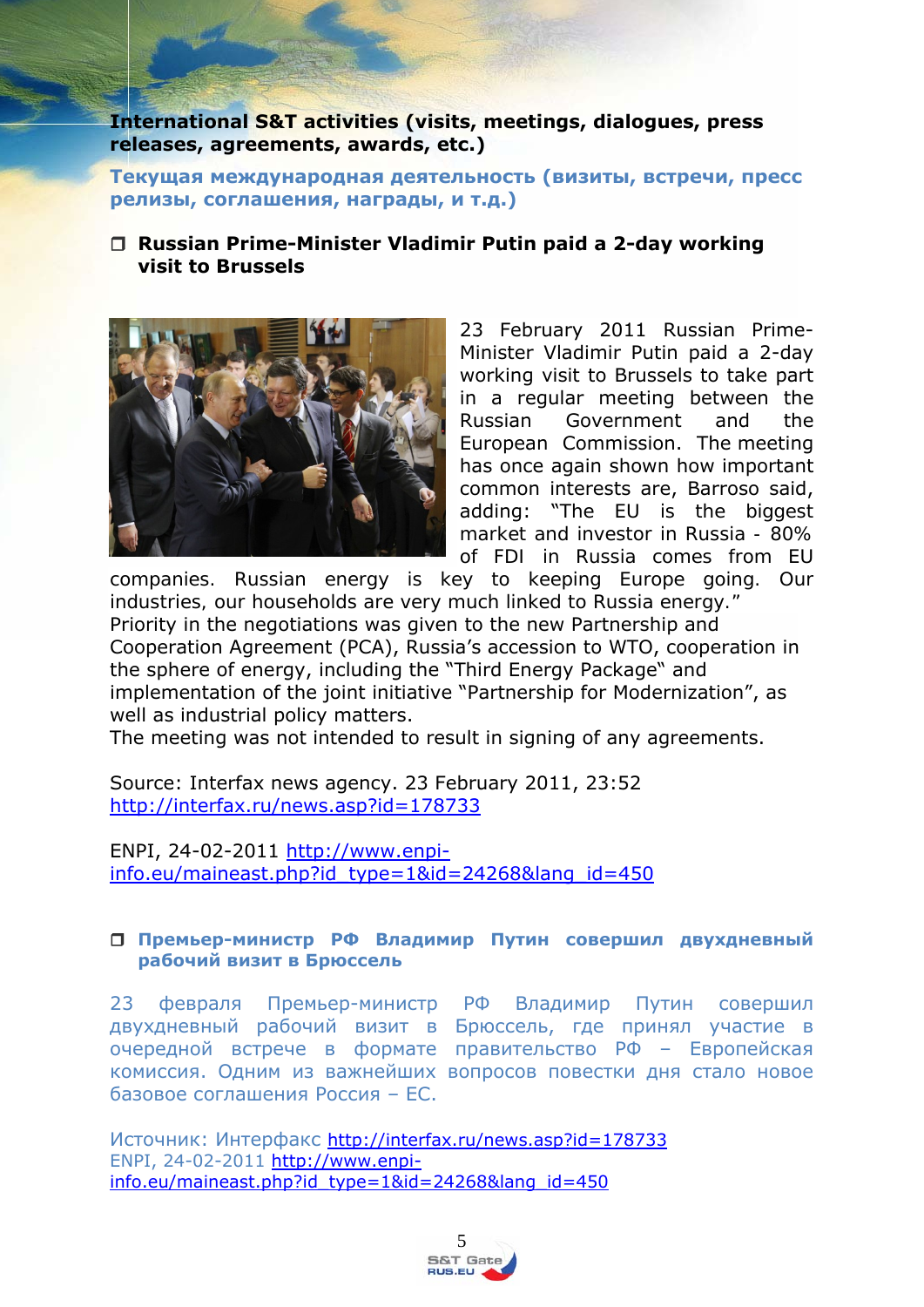#### **Programmes, projects, initiatives Программы, проекты, инициативы**

### **New call aimed at Russian scientists living and working abroad was opened by the Russian Ministry for Education and Science**

New call aimed at Russian scientists living and working abroad was opened by the Russian Ministry for Education and Science in the frame of the Russian Federal Targeted Program "Scientific and Scientific-Pedagogical Human Resources of Innovative Russia" http://fcpk.ru/catalog.aspx?CatalogId=1946

84 projects S&T projects managed by the Russian scientists living abroad will be selected for funding in 2011. The overall volume of state funding is up to RUB 2 mln per year. 2 funding lines were opened each with own thematic priorities with deadlines 15 and 18 March 2011.

Source: http://fcpk.ru/catalog.aspx?CatalogId=1946

#### **ФЦП «Научные и научно-педагогические кадры инновационной России» объявлен новый открытый конкурс, направленный на взаимодействия с российскими учёными, работающими за рубежом**

По ФЦП «Научные и научно-педагогические кадры инновационной России» объявлен новый открытый конкурс, направленный на взаимодействия с российскими учёными, работающими за рубежом. Всего в 2011 году будет отобрано 84 научных проекта, которыми руководят российские учёные, проживающие за границей. Сроки подачи заявок – 15 и 18 марта 2011 г.

**Источник:** http://fcpk.ru/catalog.aspx?CatalogId=1946

### **Forthcoming events**

**Предстоящие мероприятия**

### **The Third International Conference on Bioinformatics, Biocomputational Systems and Biotechnologies "BIOTECHNO 2011"**

The Third International Conference on Bioinformatics, Biocomputational Systems and Biotechnologies "BIOTECHNO 2011" (May 22-27, 2011 - Venice/Mestre, Italy).

Area Topics and Tracks:

- A. Bioinformatics, chemoinformatics, neuroinformatics and applications
- B. Computational systems (genetics, biology, and microbiology)
- C. Biotechnologies and biomanufacturing

Important deadlines:

Registration – March 20, 2011

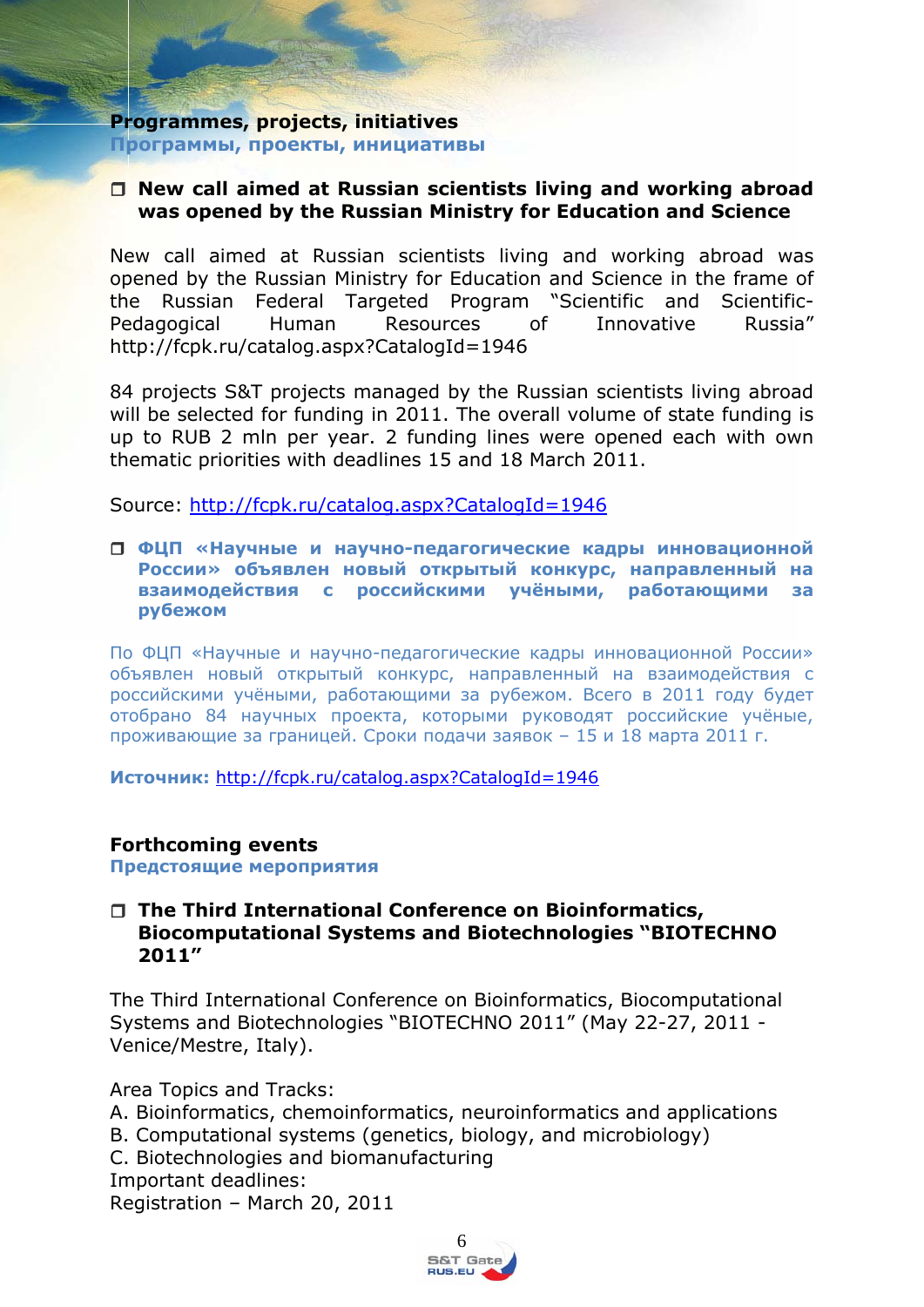Camera ready – March 20, 2011 Source: http://www.iaria.org/conferences2011/BIOTECHNO11.html

#### **Третья международная конференция по Биоинформатике, биокомпьютерным системам и биотехнологиям «Биотехно 2011»**

Конференция «Биотехно 2011» состоится 22-27 мая 2011 г. в Венеции (Италия). Регистрация заканчивается 20 марта 2011 г.

Источник: http://www.iaria.org/conferences2011/BIOTECHNO11.html

# **SPECIAL SESSIONS / JOINT CONFERENCE Viennano´11 – 4th June 2011 Vienna International Conference on Nano Technology**

Viennano '11 (arranged jointly with ECOTRIB 2011) Mechanical aspects of Nanotechnology up to now are rather poorly understood and developed. Nevertheless there are many future-orientated efforts all over the world in order to increase the knowledge. This has not only a fundamental importance but moreover offers an immense range of practical applications. For this reason, Nano¬technology is now a rather rapidly growing field.

Nanomaterials show significantly different mechanical properties. Material strength, scratch hardness as well as friction and wear are strongly influenced by the nanostructure. In addition, in the presence of gaseous or liquid media (e.g. lubricants) the material properties vary over a wide range. Subsequently, due to mechanical activation the chemistry of the near-surface volume changes the engineering in this field has to consider these sometimes sophisticated facts. These aspects will influence many practical applications, ranging from precision systems to precision surface engineering, tribological systems, microsystems and actuators, and others.

MAJOR TOPICS - VIENNANO '11

 Nanoeffects – general aspects Friction control by nanoeffects Bio-nanotechnology Nanostructured surface layers Materials design and selection Measurement and testing in the nano range Nanotribology and –lubrication

Source: http://www.oetg.at/ecotrib2011/

**Отдельные секции / объединенная конференция «Виеннано '11»** 

«Виеннано '11» - Венская международная конференция по нанотехнологиям состоится 4 июня 2011 г.

Источник: http://www.oetg.at/ecotrib2011/

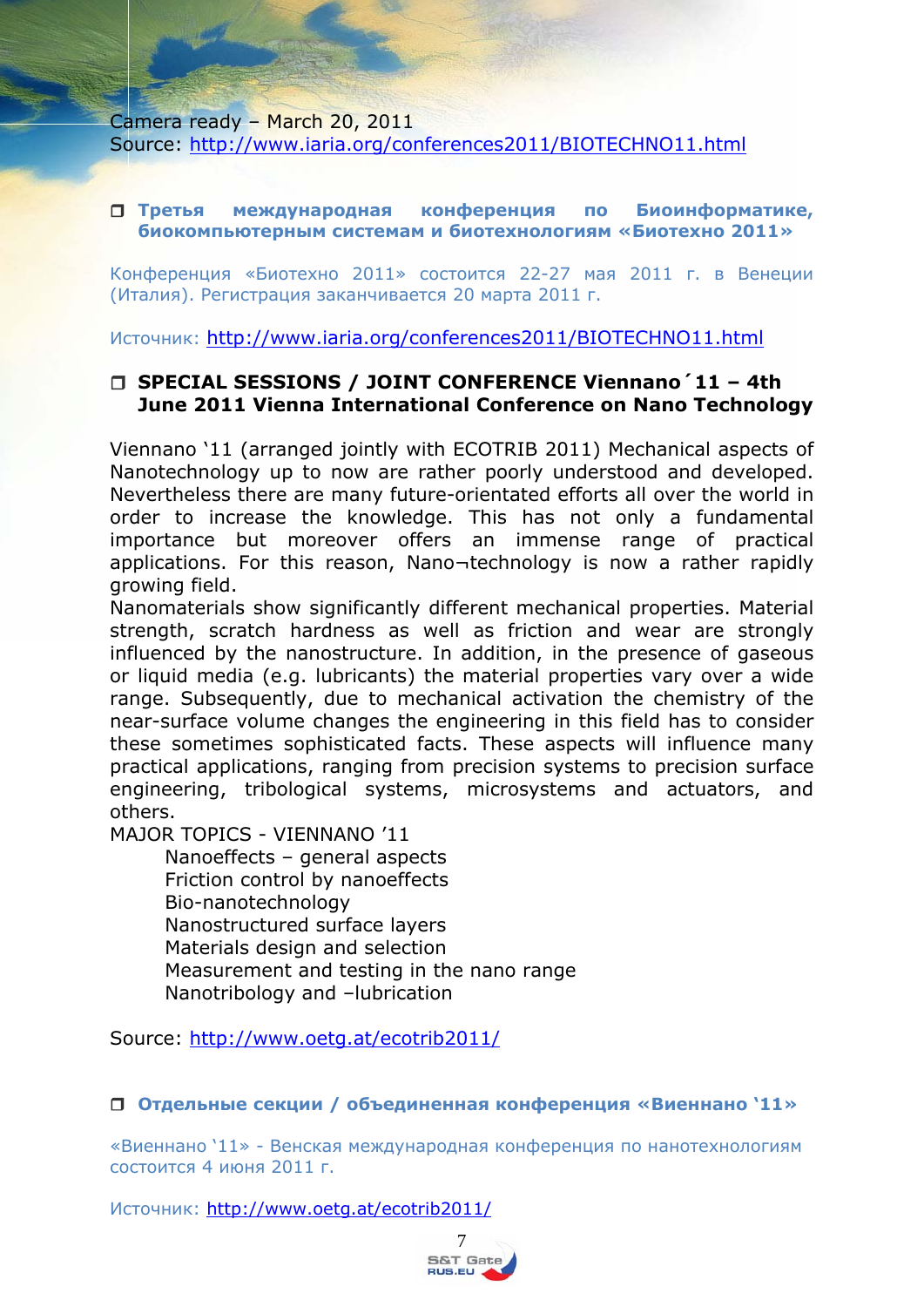# **NanoMaterials 2011 (June 7-9, 2011 in London)**

NanoMaterials™ will be coming back to the one of the world's greatest cities, London, for another year. Building on its conceptual origin, the 5th edition of this unrivalled event will focus on topics such as innovation, success stories, strategy and policy. The event's main aim being promotion of progress and new ideas, NanoMaterials™ will follow this trend and deliver new programme structure in 2011.

#### • 2 plenary sessions

NanoMaterials2011™ will feature the opening plenary session in the morning of day 1 and the closing plenary session in the afternoon of day 2. These sessions will present senior industry players providing real insight into key issues that affect the entire nanotechnology supply chain.

• Parallel sessions

In 2011, the focus of the parallel tracks will be

- Policy, Business & Finance
- Synthesis and production
- Innovations in nanomaterials
- Characterisation and metrology & SHE

Source: http://www.nanomaterials-conference.com/home.aspx

### **Наноматериалы 2011**

Конференция по наноматериалам состоится 7-9 июня 2011 г. В Лондоне.

Источник: http://www.nanomaterials-conference.com/home.aspx

### **International conference "Environmental Geosciences and Engineering Survey for Territory Protection and Population Safety" EngeoPro-2011**

The Russian Academy of Sciences, the Ministry for Emergencies of the Russian Federation, and the National Union of Russian Surveyors invite to attend the international conference "Environmental Geosciences and Engineering Survey for Territory Protection and Population Safety" (EngeoPro-2011), which will take place in Moscow, on September 6-8, 2011. The conference is organized under the aegis of the International Association for Engineering Geology and the Environment (IAEG) with participation of the Russian national group IAEG and the Scientific Council RAS on the problems in environmental geoscience, engineering geology and hydrogeology.

Abstract submission deadline is postponed till March 31, 2011.

Source: http://www.engeopro2011.com/index\_eng.htm

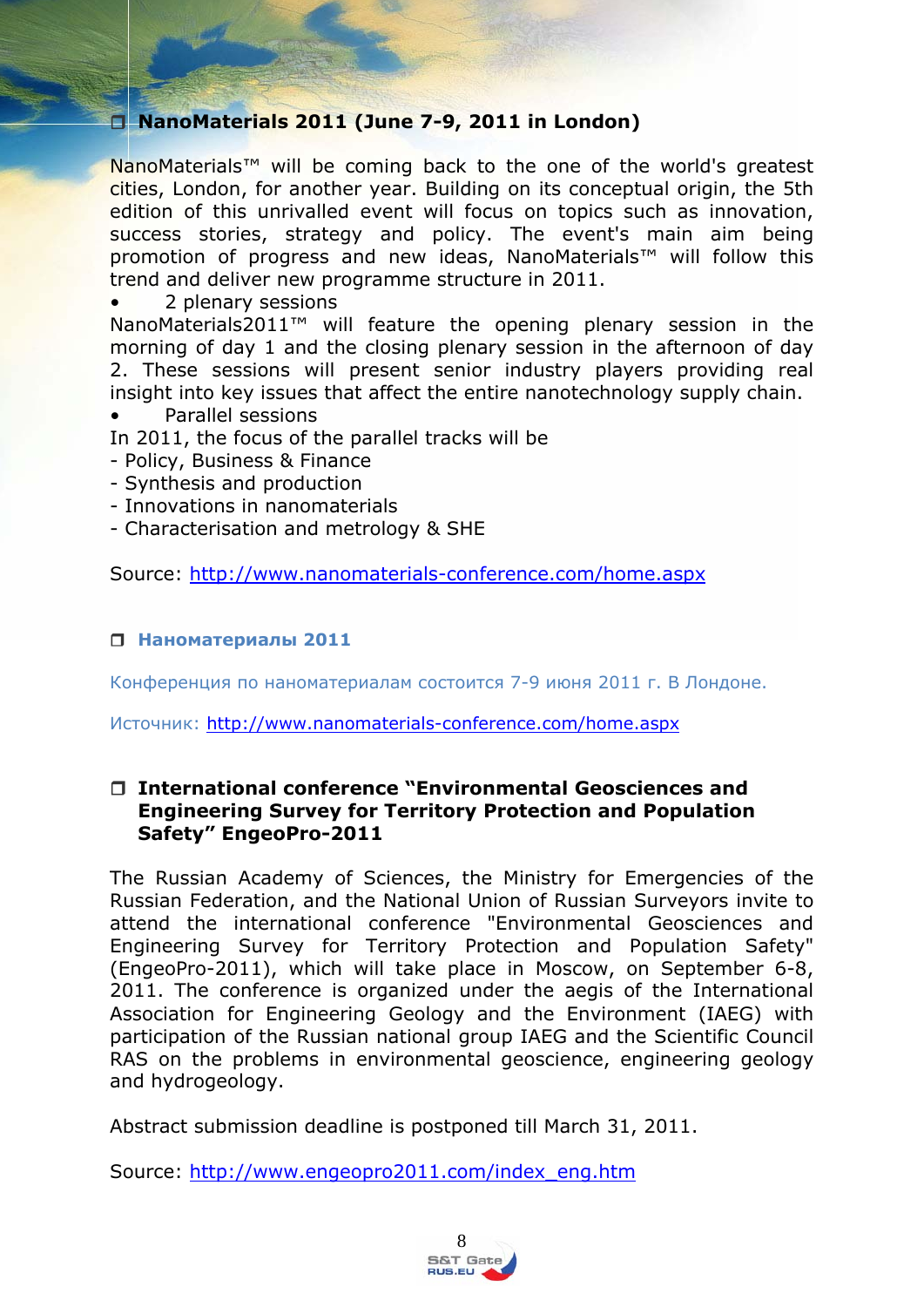**Международная конференция «Инженерная защита территорий и безопасность населения: роль и задачи геоэкологии, инженерной геологии и изысканий» EngeoPro-20111** 

Российская академия наук, Министерство по чрезвычайным ситуациям РФ, Национальное объединение изыскателей России приглашают принять участие в международной конференции "Инженерная защита территорий и безопасность населения: роль и задачи геоэкологии, инженерной геологии и изысканий", которая состоится 6-8 сентября 2011 г. в Москве. Конференция проводится под эгидой Международной ассоциации по инженерной геологии и окружающей среде (МАИГ) при участии Российской национальной группы МАИГ и Научного совета РАН по проблемам геоэкологии, инженерной геологии и гидрогеологии.

Срок подачи тезисов продлен до 31 марта 2011 г.

Источник: http://www.engeopro2011.com/

### **Calls Конкурсы**

### **Second EU-Russia Coordinated Call in Nanotechnologies to be implemented by end of March 2011**

Early 2010 the EU-Russia Working Group on Nanotechnologies has agreed on running the second EU-Russia Coordinated Call in Nanotechnologies. The EU Commission published a call within FP7 in July 2010. It was expected that matching call with equal budget enabling 50/50% funding from EU and Russian parties will be published by the Russian Ministry for Education and Science in March 2011.

After completing all the formalities of a call preparation MES plans to publish a call on 18 March within the Activity 2.3 of the Federal Targeted Programme "Research and Development in the Priority Domains of S&T Complex for the period 2007-2012". Joint peer-review and proposals selection is envisaged in the beginning of May 2011, funding will be allocated for Russian selected proposals since July 2011.

Further information is available on CORDIS at www.cordis.europa.eu and will be available at the official Russian domain www.zakupki.gov.ru and www.fcpir.ru after a call publication.

The EU-Russia Working Group on Nanotechnologies plans to continue such activities in the future and seeks new opportunities for enhancing of EU-Russia cooperation in Nano field.

Call Title: Theme 4 – NMP - Nanosciences, Nanotechnologies, Materials and new Production Technologies – Coordinated call EU-Russia 2011 Call identifier: FP7-NMP-2011-EU-RUSSIA

Date of publication: 20 July 2010

Deadline1: 31 March 2011 at 17.00.00 (Brussels local time).

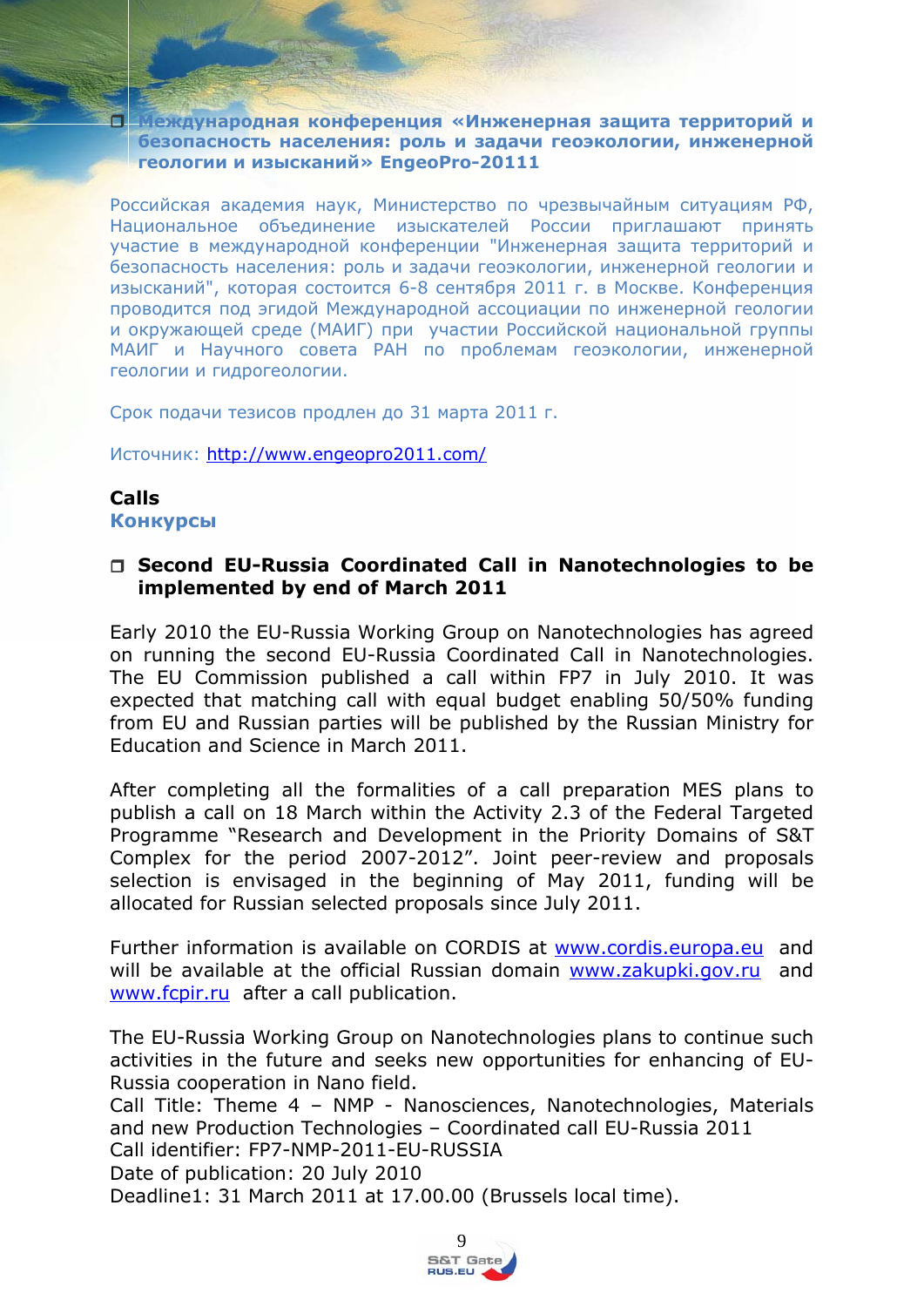#### Indicative budget: EUR 4.5 Million

#### **Совместная Россия-ЕС рабочая группа по нанотехнологиям достигла соглашения о проведении второго скоординированного конкурса**

Европейская комиссия объявила об открытии конкурса по нанотехнологиям в июле 2010 г. Соответствующий конкурс будет опубликован Минобрнауки РФ в рамках ФЦП «Исследования и разработки по приоритетным направлениям развития научно-технологического комплекса России на 2007—2012 годы» 18 марте 2011 г. Совместное финансирование проектов составит 50/50%.

Источники: www.cordis.europa.eu www.zakupki.gov.ru www.fcpir.ru

# **Others**

**Разное**

### **Skolkovo Foundation and Russian Academy of Sciences: for close and open collaboration**

21 research institutions of Russian Academy of Sciences and Centre for Development and Commercialisation of New Technologies "Skolkovo" signed memorandums for cooperation on 22 February 2011. Another large amount of RAS' research institutions will sign such memorandums in a month.

Source: http://www.ras.ru/news

#### **Фонд «Сколково» – РАН: за тесное и открытое сотрудничество**



22 февраля 2011 г. в Президентском зале Президиума Российской академии наук состоялось подписание меморандумов о сотрудничестве между Фондом развития Центра разработки и коммерциализации новых технологий «Сколково» и 21 институтом РАН.

Это была первая часть акции – через месяц здесь же состоится подписание меморандумов с другой большой группой институтов Академии наук.

Источник: http://www.ras.ru/news

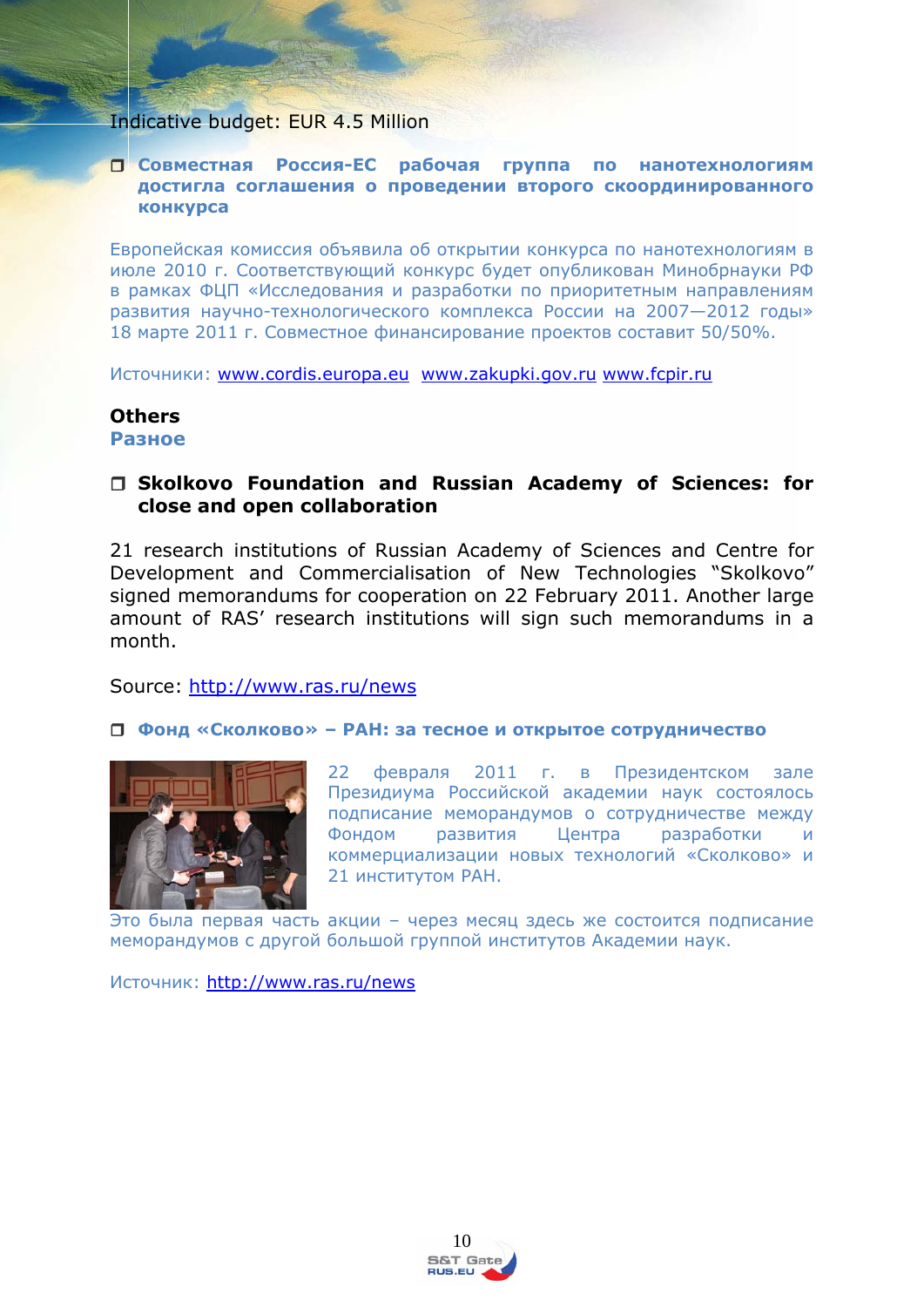#### **Imprint**

International Bureau of the Federal Ministry of Education and Research (BMBF)

Address: Heinrich-Konen-Str. 1, 53227, Bonn Phone: +49 228 / 3821-503 Fax: +49 228 / 3821-444 E-Mail: increast@dlr.de WWW: www.internationales-buero.de/

Editing by: International Bureau of the BMBF In Cooperation with: IncoNet EECA

The Newsletter is prepared by the Institute for Statistical Studies and Economics of Knowledge of the National Research University "Higher School of Economics", Moscow, Russia, Anna Pikalova Phone: +7 495 628-3254 E-mail: apikalova@hse.ru http://www.hse.ru

#### **Выходные данные**

Международное бюро Федерального министерства образования и научных исследований (BMBF)

Адрес: Heinrich-Konen-Str., 1, 53227, Bonn Телефон: +49 228 / 3821-477 Факс: +49 228 / 3821-444 Электронная почта: increast@dlr.de WWW: www.internationales-buero.de/en

Редактор: Международное бюро BMBF в сотрудничестве с IncoNet EECA.

Данный информационный бюллетень подготовлен Институтом статистических исследований и экономики знаний Национального исследовательского университета «Высшая школа экономики», Москва, Россия.

Анна Пикалова Тел.: +7 495 628-3254 E-mail: apikalova@hse.ru WWW: http://www.hse.ru